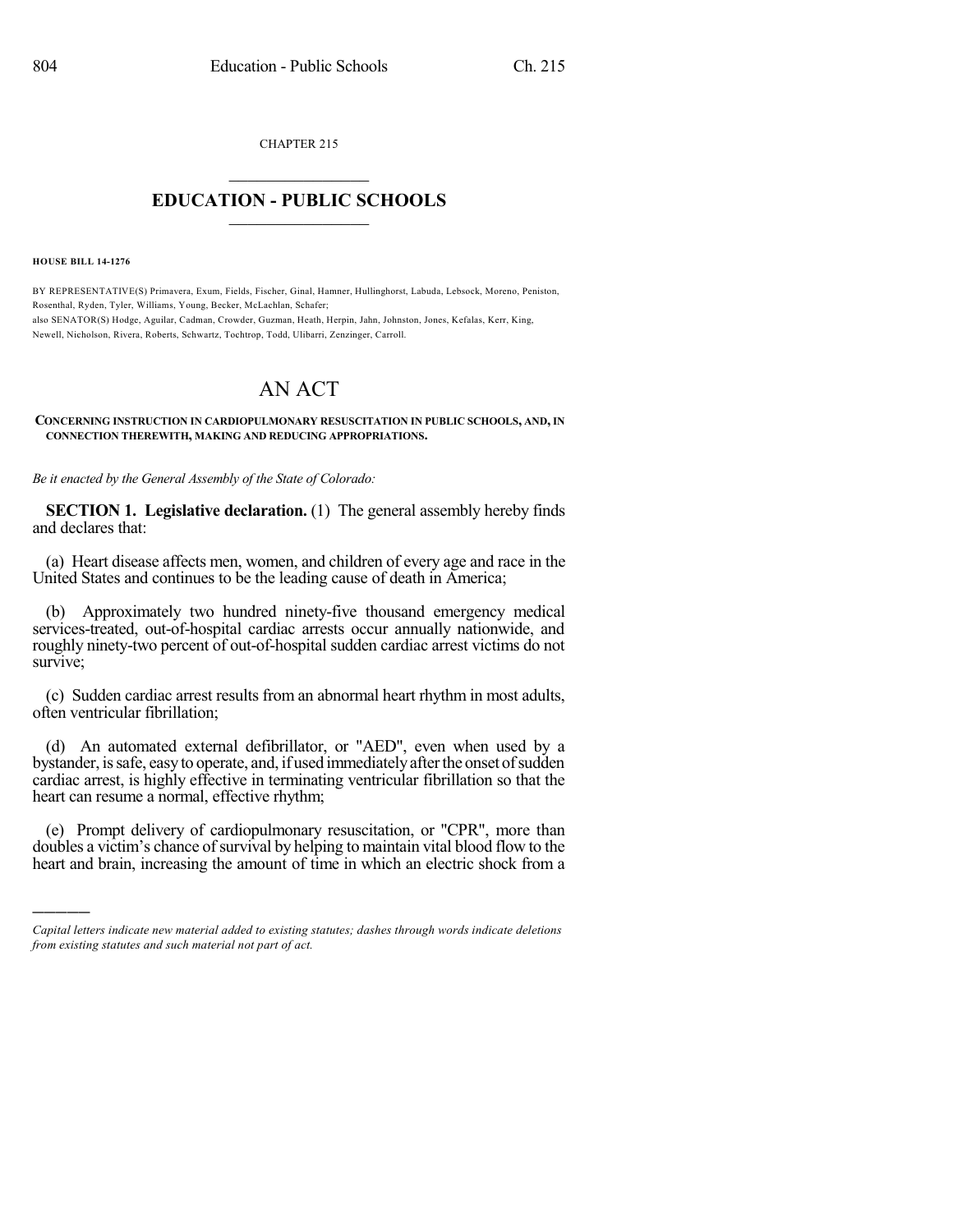defibrillator may be effective;

(f) Unfortunately, onlythirty-two percent of out-of-hospital cardiac arrest victims receive bystander CPR;

(g) For every minute without bystander CPR, survival from witnessed cardiac arrest decreases seven to ten percent;

(h) Because the interval between a 911 telephone call and the arrival of emergency medical services personnel is usually longer than five minutes, a cardiac arrest victim'ssurvival islikely to depend on amember ofthe public trained inCPR and the use of an AED and access to these life-saving measures;

 $(i)$  Training high school students on the effective implementation of CPR and the use of defibrillators is an effective way to increase the number of Coloradans capable of performing CPR and using an AED to save lives;

(j) Further, because public high schools' coaching staffs are often the first line of defense when a student athlete experiences cardiac arrest, coaches and athletic trainers have saved and will continue to save lives through the effective implementation of CPR and the use of defibrillators;

(k) For example, Thompson Valley High School coachesJay Denning and Chad Raabe saved the life of Tommy Lucero, a high school freshman and baseball player who went into cardiac arrest during baseball practice; and

(l) Requiring coaching staff to obtain instruction in the effective implementation of CPRand use of an AED is an effective way to reduce risk to student athletes and to increase the number of adults in public schools who are able to apply and use these life-saving measures.

(2) Therefore, the general assembly declares that it is in the best interests of Colorado to create a grant program whereby public high schools have access to grant moneys to provide hands-on training for students in CPR and the use of an AED.

**SECTION 2.** In Colorado Revised Statutes, **add** 22-1-129 as follows:

**22-1-129. Instruction in cardiopulmonary resuscitation and the use of automated external defibrillators - grants - fund created - definitions - rules.** (1) AS USED IN THIS SECTION, UNLESS THE CONTEXT OTHERWISE REQUIRES:

(a) "DEPARTMENT" MEANS THE DEPARTMENT OF EDUCATION CREATED AND EXISTING PURSUANT TO SECTION 24-1-115, C.R.S.

(b) "FUND" MEANS THE SCHOOL CARDIOPULMONARY RESUSCITATION AND AUTOMATED EXTERNAL DEFIBRILLATOR TRAINING FUND CREATED IN SUBSECTION (5) OF THIS SECTION.

(c) "LOCAL EDUCATION PROVIDER" MEANS A SCHOOL DISTRICT, A CHARTER SCHOOL AUTHORIZED BY A SCHOOL DISTRICT PURSUANT TO PART 1 OF ARTICLE 30.5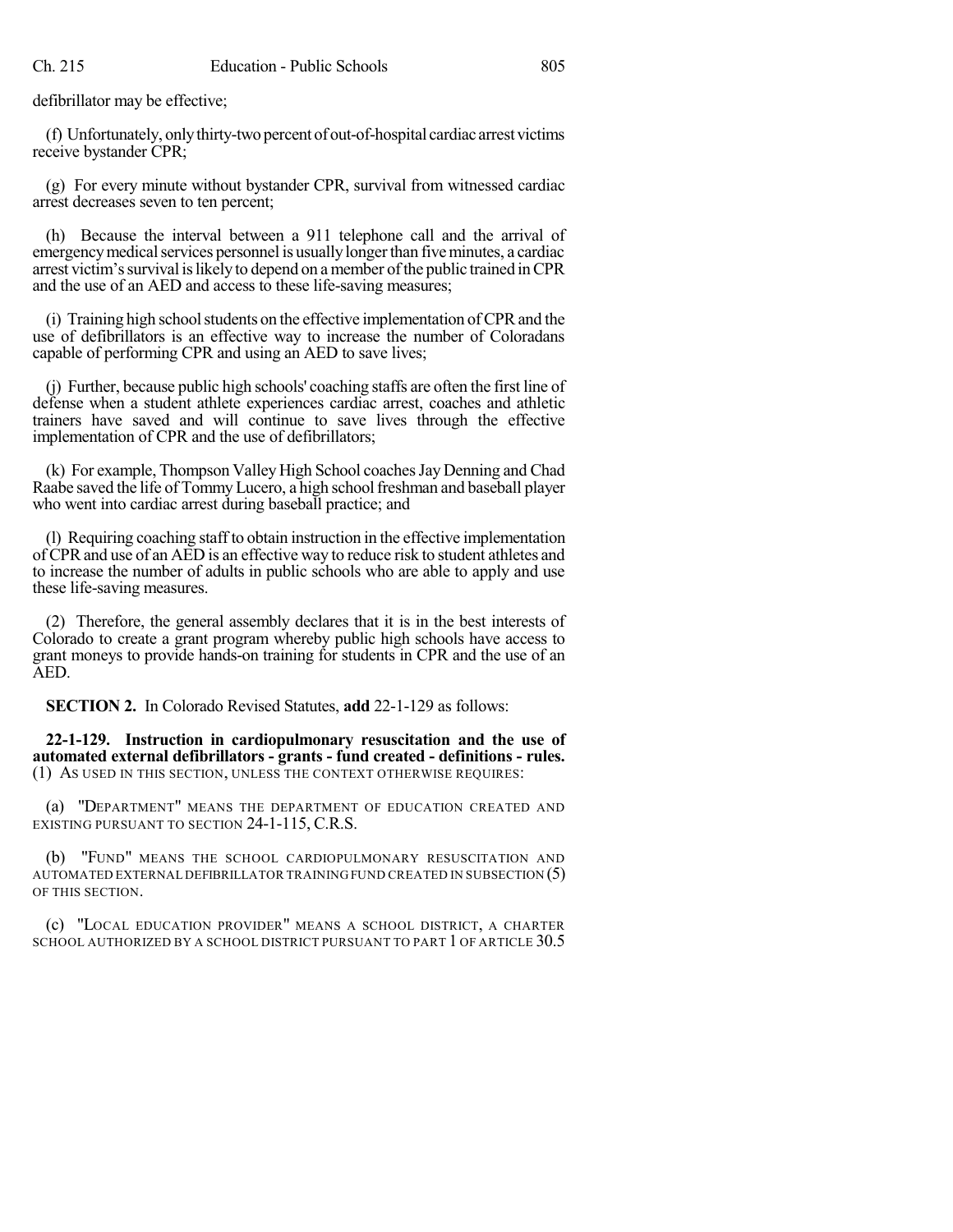OF THIS TITLE, A CHARTER SCHOOL AUTHORIZED BY THE STATE CHARTER SCHOOL INSTITUTE PURSUANT TO PART 5 OF ARTICLE 30.5 OF THIS TITLE, OR A BOARD OF COOPERATIVE SERVICES CREATED AND OPERATING PURSUANT TO ARTICLE 5 OF THIS TITLE THAT OPERATES ONE OR MORE PUBLIC SCHOOLS.

(d) "PSYCHOMOTOR SKILLS DEVELOPMENT" MEANS THE USE OF HANDS-ON PRACTICE THAT SUPPORTS COGNITIVE LEARNING.

(e) "STATE BOARD" MEANS THE STATE BOARD OF EDUCATION CREATED AND EXISTING PURSUANT TO SECTION 1 OF ARTICLE IX OF THE STATE CONSTITUTION.

(2) ON AND AFTER SEPTEMBER 1, 2014, EACH LOCAL EDUCATION PROVIDER MAY APPLY FOR A GRANT OR GRANTS TO PROVIDE INSTRUCTION TO STUDENTS IN ANY OF GRADES NINE THROUGH TWELVE AND SCHOOL STAFF IN ANY OF GRADES NINE THROUGH TWELVE IN CARDIOPULMONARY RESUSCITATION AND THE USE OF AN AUTOMATED EXTERNAL DEFIBRILLATOR. THE INSTRUCTION FUNDED PURSUANT TO THIS SECTION MUST INCLUDE A NATIONALLY RECOGNIZED, PSYCHOMOTOR-SKILLS-BASED INSTRUCTIONAL PROGRAM THATREFLECTS CURRENT, NATIONAL,EVIDENCE-BASED,EMERGENCY CARDIOVASCULAR CARE GUIDELINES FOR CARDIOPULMONARY RESUSCITATION AND THE USE OF AN AUTOMATED EXTERNAL DEFIBRILLATOR. THE DEPARTMENT SHALL ADMINISTER THE GRANT PROGRAM PURSUANT TO STATE BOARD RULES ADOPTED PURSUANT TO SUBSECTION (3) OF THIS SECTION.

(3) THE STATE BOARD SHALL PROMULGATE RULES CONCERNING THE GRANTS AWARDED PURSUANT TO THIS SECTION, WHICH RULES MUST INCLUDE, AT A MINIMUM:

(a) THE PROCESS BY WHICH A LOCAL EDUCATION PROVIDER MAY APPLY FOR AND RECEIVE GRANT MONEYS PURSUANT TO THIS SECTION, INCLUDING APPLICATION REQUIREMENTS AND DEADLINES;

(b) THE NUMBER AND AMOUNT OF EACH GRANT AND WHETHER GRANTS MONEYS WILL BE AWARDED IN THE ORDER APPLICATIONS ARE RECEIVED OR THROUGH SOME OTHER METHOD;

(c) THE PROCESS FOR ACHIEVING A BALANCED DISTRIBUTION OF GRANT MONEYS TO APPLICANTS INCLUDING RURAL, URBAN, AND SUBURBAN LOCAL EDUCATION PROVIDERS; AND

(d) PROCEDURES FOR MONITORING A LOCAL EDUCATION PROVIDER'S COMPLIANCE WITH THE PROVISIONS OF THIS SECTION AND SPECIFICALLY THAT MONEYS AWARDED PURSUANT TO THIS SECTION ARE USED FOR REASONABLE COSTS ASSOCIATED WITH PSYCHOMOTOR-SKILLS-BASED CARDIOPULMONARY RESUSCITATION TRAINING AND TRAINING ON THE USE OF AUTOMATED EXTERNAL DEFIBRILLATORS, INCLUDING BUT NOT LIMITED TO TRAINING MATERIALS AND THE TEMPORARY EMPLOYMENT OF CARDIOPULMONARY RESUSCITATION INSTRUCTORS OR OTHER TRAINERS QUALIFIED TO TEACH SKILLS-BASED CARDIOPULMONARY RESUSCITATION TRAINING.

(4) NOTWITHSTANDING ANY OTHER PROVISION OF THIS SECTION TO THE CONTRARY, THE DEPARTMENT SHALL NOT AWARD ANY GRANTS PURSUANT TO THIS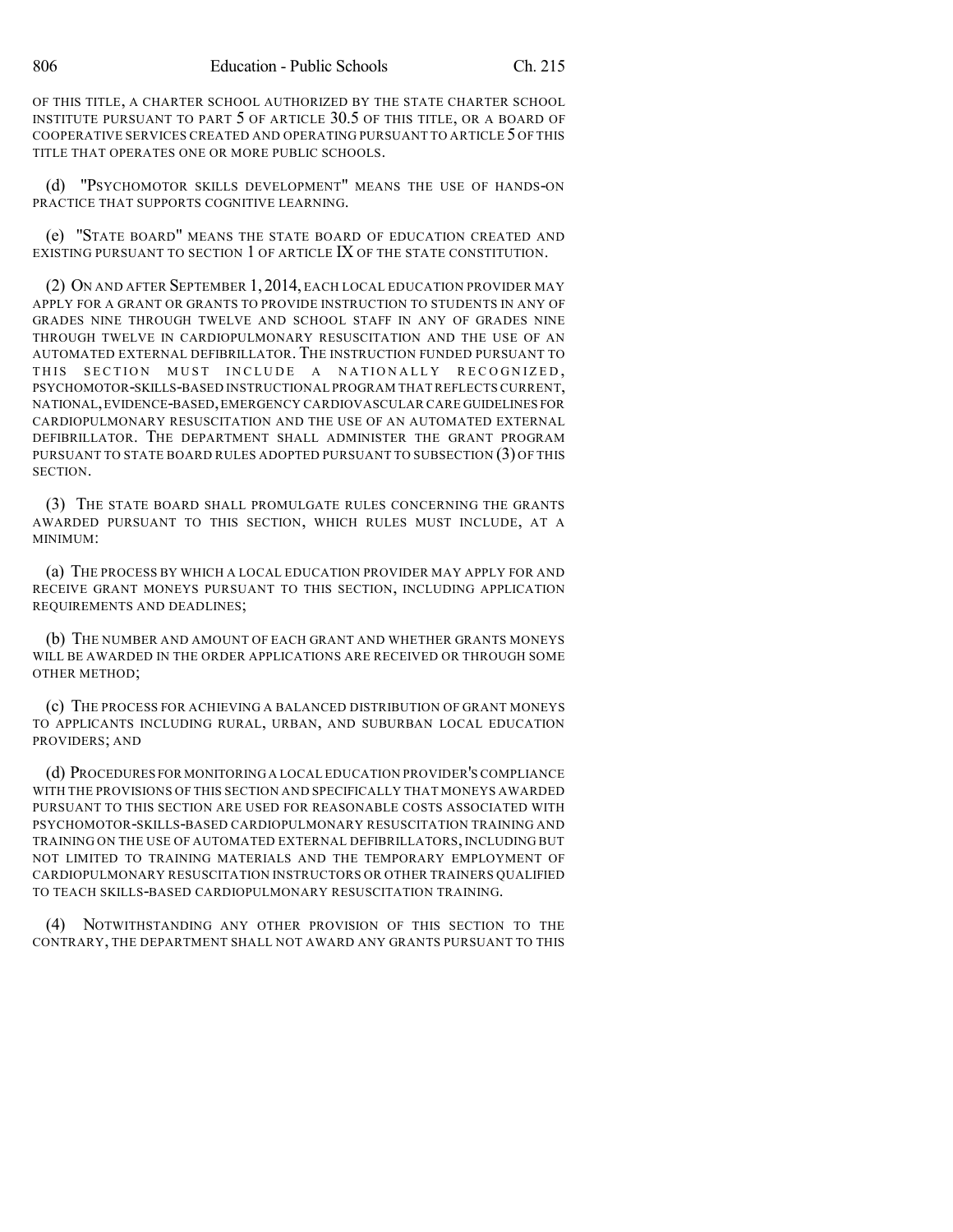SECTION UNLESS THE DEPARTMENT DETERMINES THAT THERE ARE SUFFICIENT MONEYS IN THE FUND TO IMPLEMENT THE PROGRAM.

(5) (a) THERE IS CREATED IN THE STATE TREASURY THE SCHOOL CARDIOPULMONARY RESUSCITATION AND AUTOMATED EXTERNAL DEFIBRILLATOR TRAINING FUND. THE FUND CONSISTS OF:

(I) TWO HUNDRED FIFTY THOUSAND DOLLARS, WHICH THE STATE TREASURER SHALL TRANSFER FROM THE GENERAL FUND TO THE FUND ON THE EFFECTIVE DATE OF THIS SECTION;

(II) ANY OTHER MONEYS THAT THE GENERAL ASSEMBLY APPROPRIATES TO IT; AND

(III) ANY GIFTS, GRANTS, OR DONATIONS CREDITED TO THE FUND PURSUANT TO PARAGRAPH (b) OF THIS SUBSECTION (5).

(b) THE DEPARTMENT MAY SEEK, ACCEPT, AND EXPEND GIFTS, GRANTS, OR DONATIONS FROM PRIVATE OR PUBLIC SOURCES FOR THE PURPOSES OF THIS SECTION; EXCEPT THAT THE DEPARTMENT MAY NOT ACCEPT A GIFT, GRANT, OR DONATION THAT IS SUBJECT TO CONDITIONS THAT ARE INCONSISTENT WITH THIS SECTION OR ANY OTHER LAW OF THE STATE. THE DEPARTMENT SHALL TRANSMIT ALL PRIVATE AND PUBLIC MONEYS RECEIVED THROUGH GIFTS, GRANTS, OR DONATIONS TO THE STATE TREASURER, WHO SHALL CREDIT THE SAME TO THE FUND. NOTHING IN THIS SECTION REQUIRES THE DEPARTMENT TO SOLICIT MONEYS FOR PURPOSES OF IMPLEMENTING THIS SECTION.

(c) THE MONEYS IN THE FUND ARE SUBJECT TO ANNUAL APPROPRIATION BY THE GENERAL ASSEMBLY TO THE DEPARTMENT FOR THE PURPOSE OF AWARDING GRANTS ALLOWED BY THIS SECTION AND FOR THE DEPARTMENT'S REASONABLE AND NECESSARY ADMINISTRATIVE EXPENSES ASSOCIATED WITH IMPLEMENTATION OFTHIS SECTION.THE DEPARTMENT'S ADMINISTRATIVE EXPENSES FOR A FISCAL YEAR SHALL NOT EXCEED TWO PERCENT OF THE MONEY TRANSFERRED OR APPROPRIATED TO THE FUND IN THE FISCAL YEAR.

(d) THE STATE TREASURER MAY INVEST ANY MONEYS IN THE FUND NOT EXPENDED FOR THE PURPOSE OF THIS SECTION AS PROVIDED BY LAW. THE STATE TREASURER SHALL CREDIT ALL INTEREST AND INCOME DERIVED FROM THE INVESTMENT AND DEPOSIT OF MONEYS IN THE FUND TO THE FUND.ANY UNEXPENDED AND UNENCUMBERED MONEYS REMAINING IN THE FUND AT THE END OF A FISCAL YEAR SHALL NOT BE CREDITED OR TRANSFERRED TO THE GENERAL FUND OR ANOTHER FUND.

**SECTION 3.** In Colorado Revised Statutes, **add** 22-1-125.5 as follows:

**22-1-125.5. Requirement for certification of public school athletic coaches in cardiopulmonary resuscitation - use of automated external defibrillators**  definitions. (1) As USED IN THIS SECTION, UNLESS THE CONTEXT OTHERWISE REQUIRES:

(a) "CURRENTLY CERTIFIED IN CPR" MEANS THAT THE PERSON HAS COMPLETED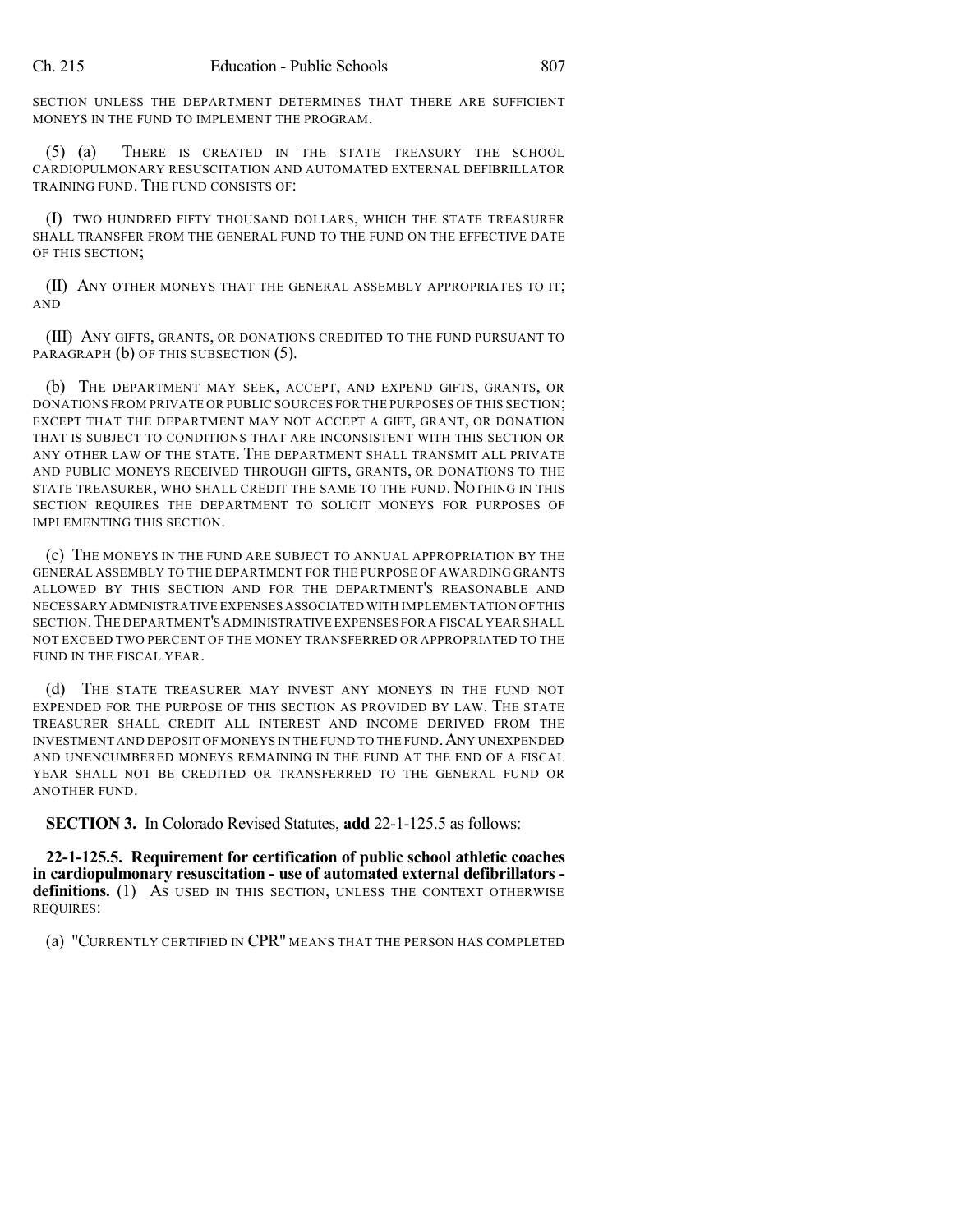TRAININGIN CARDIOPULMONARY RESUSCITATION FROM A NATIONALLY RECOGNIZED EVIDENCE-BASED CERTIFICATION PROGRAM WITHIN THE PRECEDING TWO YEARS.

(b) "LOCAL EDUCATION PROVIDER" MEANS A SCHOOL DISTRICT, A CHARTER SCHOOL AUTHORIZED BY A SCHOOL DISTRICT PURSUANT TO PART 1 OF ARTICLE 30.5 OF THIS TITLE, A CHARTER SCHOOL AUTHORIZED BY THE STATE CHARTER SCHOOL INSTITUTE PURSUANT TO PART 5 OF ARTICLE 30.5 OF THIS TITLE, OR A BOARD OF COOPERATIVE SERVICES CREATED AND OPERATING PURSUANT TO ARTICLE 5 OF THIS TITLE THAT OPERATES ONE OR MORE PUBLIC SCHOOLS.

(c) "STATE BOARD OF EDUCATION" MEANS THE STATE BOARD OF EDUCATION CREATED AND EXISTING PURSUANT TO SECTION 1 OF ARTICLE IX OF THE STATE CONSTITUTION.

(2) NO LATER THAN JANUARY 1, 2015, COACHES OF ATHLETIC PROGRAMS EMPLOYED BY LOCAL EDUCATION PROVIDERS MUST BE CURRENTLY CERTIFIED IN CPR AND MUST HAVE RECEIVED INSTRUCTION IN THE EFFECTIVE USE OF AN AUTOMATED EXTERNAL DEFIBRILLATOR. THE STATE BOARD SHALL PROMULGATE RULES CONCERNING THE COACHING STAFF POSITIONS THAT ARE INCLUDED IN THIS REQUIREMENT.

(3) NOTHING IN THIS SECTION ABROGATES OR LIMITS:

(a) THE PROTECTIONS APPLICABLE TO:

(I) ANY PERSON OR ENTITY THAT RENDERS EMERGENCY ASSISTANCE THROUGH THE USE OF AN AUTOMATED EXTERNAL DEFIBRILLATOR PURSUANT TO SECTION 13-21-108.1, C.R.S.; OR

(II) VOLUNTEERS AND BOARD MEMBERS PURSUANT TO SECTIONS 13-21-115.7 AND 13-21-116, C.R.S.; OR

(b) THE LIMITS OR PROTECTIONS APPLICABLE TO PUBLIC ENTITIES AND PUBLIC EMPLOYEES PURSUANT TO THE "COLORADO GOVERNMENTAL IMMUNITY ACT", ARTICLE 10 OF TITLE 24, C.R.S.

**SECTION 4. Appropriation - adjustments to 2014 long bill.** For the implementation of this act, the general fund appropriation made in the annual general appropriation act to the controlled maintenance trust fund created in section 24-75-302.5 (2) (a), Colorado Revised Statutes, for the fiscal year beginning July 1, 2014, is decreased by \$250,000.

**SECTION 5. Appropriation.** In addition to any other appropriation, there is hereby appropriated, out of any moneys in the school cardiopulmonary resuscitation and automated external defibrillator training fund created in section 22-1-129, Colorado Revised Statutes, not otherwise appropriated, to the department of education, for the fiscal year beginning July  $1, 2014$ , the sum of \$250,000 and 0.3 FTE, or so much thereof as may be necessary, for allocation to grant programs, distributions, and other assistance for implementation of this act.

**SECTION 6. Act subject to petition - effective date.** This act takes effect at